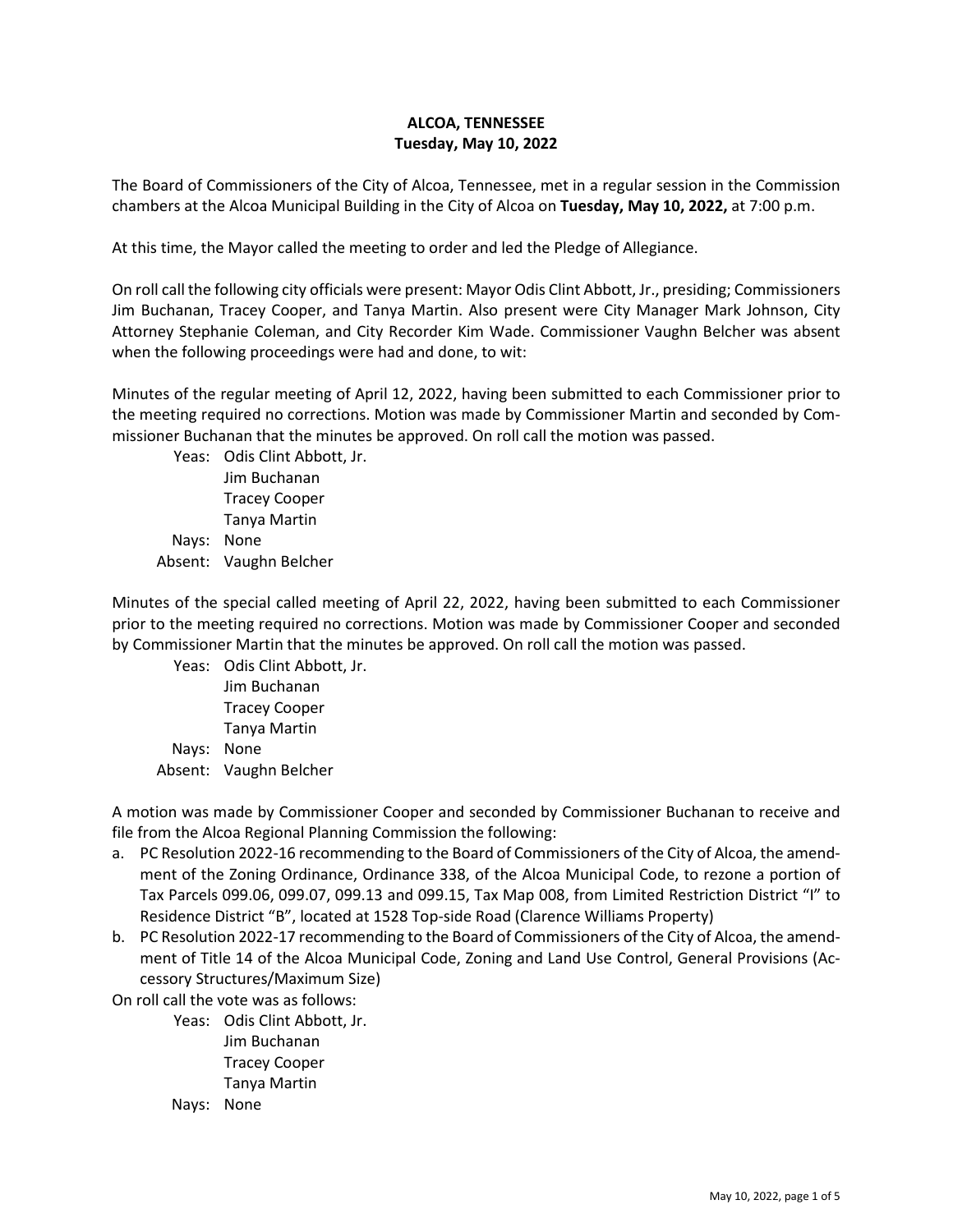## Absent: Vaughn Belcher

On roll call the motion was passed by unanimous vote. Thereupon the Mayor declared the action was so taken.

A motion was made by Commissioner Cooper and seconded by Commissioner Martin to authorize the Certificate of Compliance for Retail Liquor Store issued to Sheila O'Boyle on September 14, 2021 for City Farms Wine & Spirits be extended through August 31, 2022.

On roll call the vote was as follows:

Yeas: Odis Clint Abbott, Jr. Jim Buchanan Tracey Cooper Tanya Martin Nays: None

Absent: Vaughn Belcher

On roll call the motion was passed by unanimous vote. Thereupon the Mayor declared the action was so authorized.

A motion was made by Commissioner Cooper and seconded by Commissioner Buchanan to authorize the execution of Task Order 15 with Gresham Smith Engineers, Inc. for the design of relocated electric facilities associated with Carpenters Grade Road widening.

On roll call the vote was as follows:

Yeas: Odis Clint Abbott, Jr. Jim Buchanan Tracey Cooper Tanya Martin Nays: None

Absent: Vaughn Belcher

On roll call the motion was passed by unanimous vote. Thereupon the Mayor declared the action was so authorized.

A motion was made by Commissioner Cooper and seconded by Commissioner Buchanan to award the bid for a 161-69KV substation transformer for Duncan Substation to Ashby Company representing GE Prolec Transformer, Inc., for a total bid of \$2,071,500.

On roll call the vote was as follows:

Yeas: Odis Clint Abbott, Jr. Jim Buchanan Tracey Cooper Tanya Martin

Nays: None

Absent: Vaughn Belcher

On roll call the motion was passed by unanimous vote. Thereupon the Mayor declared the action was so authorized.

A motion was made by Commissioner Cooper and seconded by Commissioner Buchanan to authorize the execution the Task Orders Amendments with Gresham Smith for the design of relocated utilities (water and sanitary sewer) in the corridor of Alcoa Parkway / Relocated Alcoa Highway, Phase II - Interchange at Tyson Boulevard to SR-162 and Phase III - from SR-162 to South Singleton Station. On roll call the vote was as follows: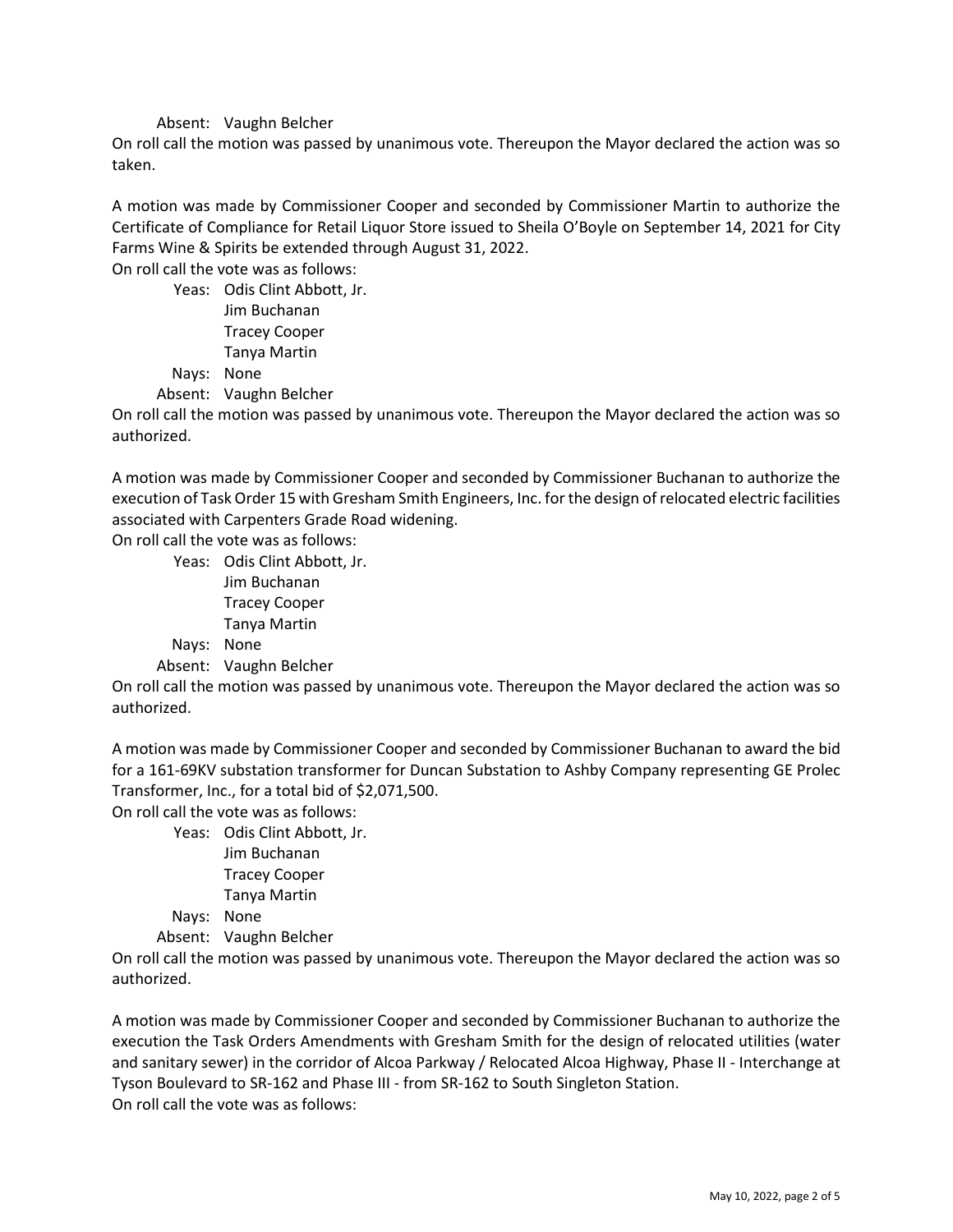Yeas: Odis Clint Abbott, Jr. Jim Buchanan Tracey Cooper Tanya Martin Nays: None

Absent: Vaughn Belcher

On roll call the motion was passed by unanimous vote. Thereupon the Mayor declared the action was so authorized.

A motion was made by Commissioner Buchanan and seconded by Mayor Abbott to authorize the execution of Task Order 4 with LDA Engineering for the burner relocation at the Alcoa/Maryville/Blount County Landfill.

On roll call the vote was as follows:

Yeas: Odis Clint Abbott, Jr. Jim Buchanan Tracey Cooper Tanya Martin Nays: None Absent: Vaughn Belcher

On roll call the motion was passed by unanimous vote. Thereupon the Mayor declared the action was so authorized.

A motion was made by Commissioner Buchanan and seconded by Commissioner Martin that an ordinance, the caption of which follows, be passed on first reading: AN ORDINANCE OF THE BOARD OF COM-MISSIONERS OF THE CITY OF ALCOA AMENDING THE ZONING ORDINANCE, ORDINANCE 338, OF THE AL-COA MUNICIPAL CODE, TO REZONE A PORTION OF TAX PARCELS 099.06, 099.07, 099.13 AND 099.15, TAX MAP 008, FROM LIMITED RESTRICTION DISTRICT "I" TO RESIDENCE DISTRICT "B", LOCATED AT 1528 TOP-SIDE ROAD (CLARENCE WILLIAMS PROPERTY) (PC Res 2022-16) (Public Hearing – 06/14/2022). On roll call the vote was as follows:

Yeas: Odis Clint Abbott, Jr. Jim Buchanan Tracey Cooper Tanya Martin Nays: None Absent: Vaughn Belcher First reading: Motion passed.

A motion was made by Commissioner Cooper and seconded by Commissioner Buchanan that an ordinance, the caption of which follows, be passed on first reading: AN ORDINANCE OF THE BOARD OF COM-MISSIONERS OF THE CITY OF ALCOA, AMENDING TITLE 14 OF THE ALCOA MUNICIPAL CODE, ZONING AND LAND USE CONTROL, GENERAL PROVISIONS (ACCESSORY STRUCTURES/MAXIMUM SIZE) (PC Res 2022-17) (Public Hearing – 06/14/2022).

On roll call the vote was as follows:

Yeas: Odis Clint Abbott, Jr. Jim Buchanan Tracey Cooper Tanya Martin Nays: None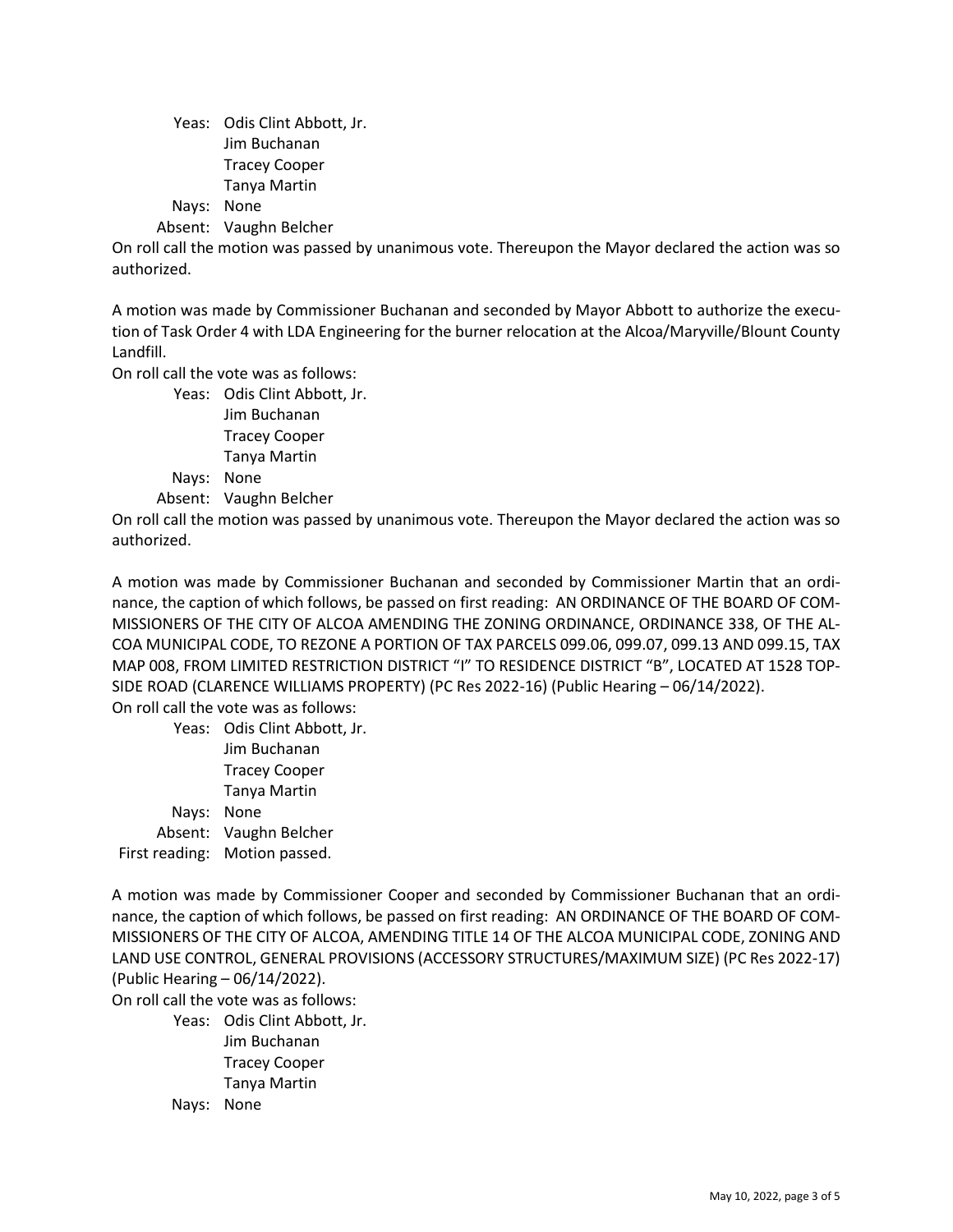Absent: Vaughn Belcher First reading: Motion passed.

A motion was made by Commissioner Buchanan and seconded by Commissioner Cooper that an ordinance, the caption of which follows, be passed on first reading: AN ORDINANCE AMENDING CHAPTER 7, WATER AND WASTEWATER CONSTRUCTION SPECIFICATIONS, OF TITLE 18, WATER AND SEWERS, OF THE ALCOA MUNICIPAL CODE TO REFERENCE THE CITY OF ALCOA'S CURRENT TENNESSEE DEPARTMENT OF ENVIRONMENT AND CONSERVATION (TDEC) CONSTRUCTION SPECIFICATIONS APPROVED EDITIONS OF THE WATER DISTRIBUTION AND WASTEWATER COLLECTION CONSTRUCTION SPECIFICATIONS. On roll call the vote was as follows:

Yeas: Odis Clint Abbott, Jr. Jim Buchanan Tracey Cooper Tanya Martin Nays: None Absent: Vaughn Belcher First reading: Motion passed.

A motion was made by Commissioner Martin and seconded by Commissioner Cooper that an ordinance, the caption of which follows, be passed on second reading: AN ORDINANCE AMENDING TITLE 18 CHAPTER 2 OF THE ALCOA MUNICIPAL CODE REGULATING SEWAGE DISPOSAL.

On roll call the vote was as follows:

Yeas: Odis Clint Abbott, Jr. Jim Buchanan Tracey Cooper Tanya Martin Nays: None

Absent: Vaughn Belcher

Motion passed. Thereupon the ordinance was given number 22-542 and enrolled in the Ordinance Book.

A motion was made by Commissioner Cooper and seconded by Commissioner Buchanan that a resolution, the caption of which follows, be adopted: A RESOLUTION TO REQUEST UNCLAIMED BALANCE OF AC-COUNTS REMITTED TO STATE TREASURER UNDER UNCLAIMED PROPERTY ACT.

On roll call the vote was as follows:

Yeas: Odis Clint Abbott, Jr. Jim Buchanan Tracey Cooper Tanya Martin Nays: None Absent: Vaughn Belcher

Thereupon the resolution was given number R22-424 and enrolled in the Resolution Book.

There being no further business, a motion was made by Commissioner Martin and seconded by Commissioner Cooper that the meeting be adjourned. On roll call the vote was as follows:

Yeas: Odis Clint Abbott, Jr.

Jim Buchanan Tracey Cooper